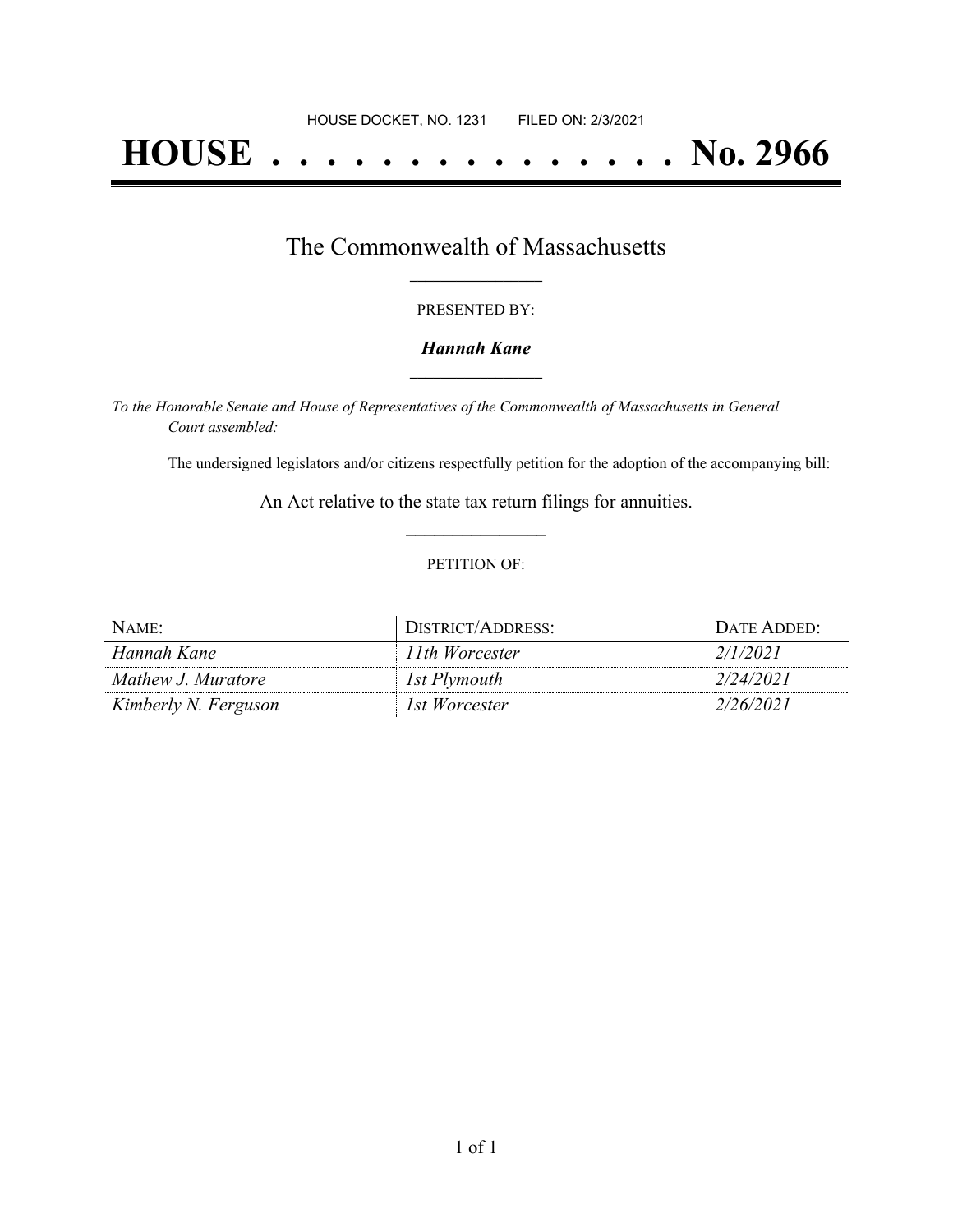#### HOUSE DOCKET, NO. 1231 FILED ON: 2/3/2021

## **HOUSE . . . . . . . . . . . . . . . No. 2966**

By Mrs. Kane of Shrewsbury, a petition (accompanied by bill, House, No. 2966) of Hannah Kane, Mathew J. Muratore and Kimberly N. Ferguson relative to the state tax return filings for annuities. Revenue.

### [SIMILAR MATTER FILED IN PREVIOUS SESSION SEE HOUSE, NO. *2524* OF 2019-2020.]

## The Commonwealth of Massachusetts

**In the One Hundred and Ninety-Second General Court (2021-2022) \_\_\_\_\_\_\_\_\_\_\_\_\_\_\_**

**\_\_\_\_\_\_\_\_\_\_\_\_\_\_\_**

An Act relative to the state tax return filings for annuities.

Be it enacted by the Senate and House of Representatives in General Court assembled, and by the authority *of the same, as follows:*

1 SECTION 1. Section 6 subsection (b) of Chapter 62C of the general laws, as appearing in

2 the 2016 Official Edition, is hereby amended by striking out the section and inserting in place

3 thereof the following:-

 (b) Every executor, administrator, trustee, guardian, conservator, trustee in bankruptcy, assignee for the benefit of creditors and receiver, other than a receiver of a business corporation, every fiduciary referred to in section twenty-five of chapter sixty-two and every other person receiving income taxable under chapter sixty-two which exceeds two hundred dollars, shall make an annual return of his taxable income. An executor or administrator shall file a return under this section if his decedent received any such amount not returned by the decedent as to which a tax under chapter sixty-two may still be assessed within the time limited by section twenty-six of